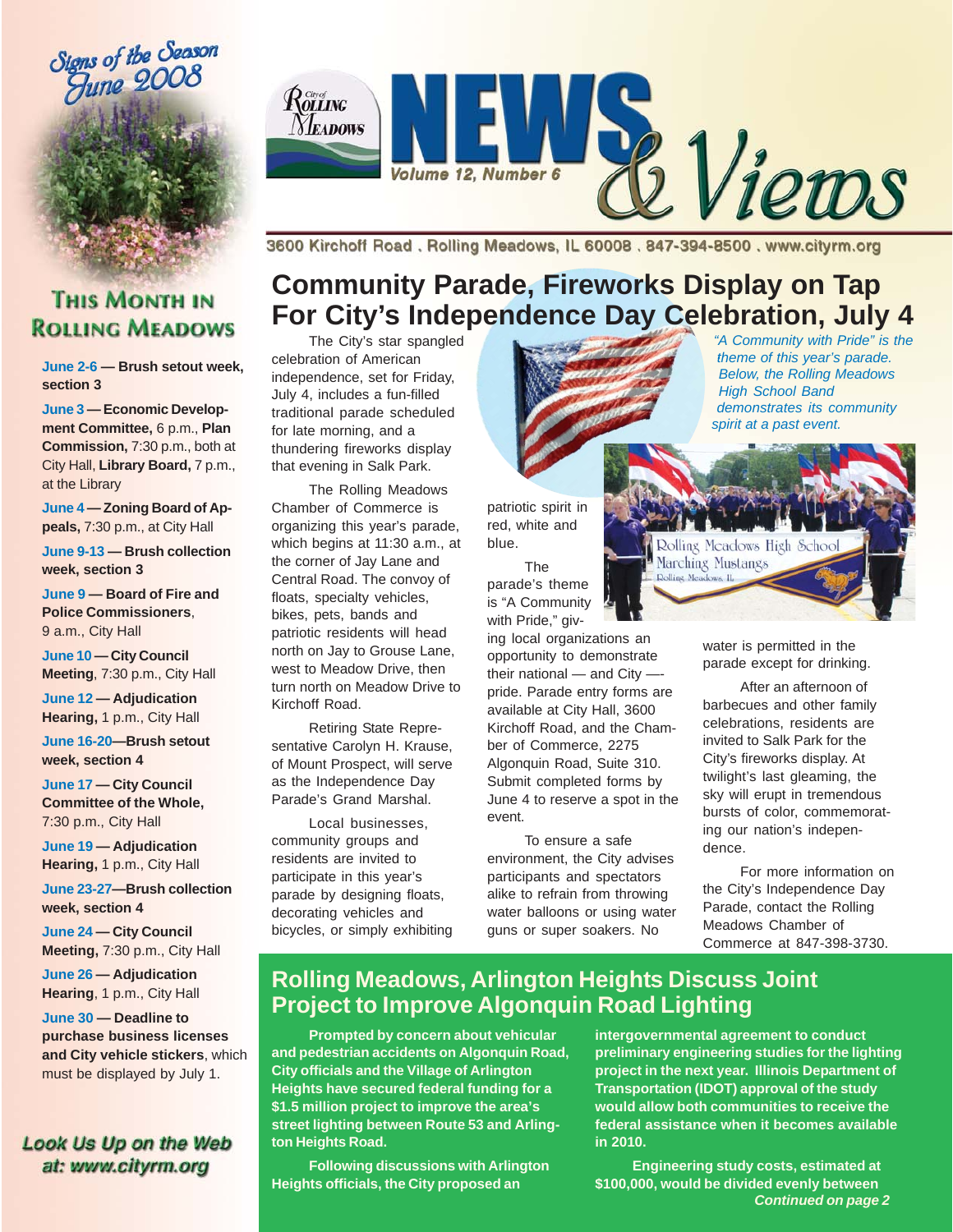### **Improve Lighting on Algonquin Rd.**

*Continued from page 1*



Rolling Meadows and Arlington Heights. "Our goal is to have a contract awarded this

*Fred Vogt*

summer," Public Works

Director Fred Vogt says. "Staffs from both communities are currently reviewing project costs,

work schedules and other details."

"Current lighting along Algonquin Road is a major cause for concern," 6<sup>th</sup> Ward Alderman Kathy Kwandras says. "The area has been the site



*Kathy Kwandras*

of several accidents – including at least one fatality. From a public safety standpoint, it is imperative that we enhance lighting on this section of Algonquin Road."

There are three locations to the proposed Algonquin Road street lighting project:

● **Illinois Route 53 to Weber Drive** (entirely within Rolling Meadows) – This area currently has highway lighting at expressway ramps and east to Magnolia Drive, but no highway lighting further east.

● Weber Drive to Golf **Road** (road's north side within Arlington Heights; south side within Rolling Meadows) -Features sporadic highway lighting built at different times in the last 20 years.

● **Golf Road to Arlington Heights Road** (entirely within Arlington Heights) – Offers limited lighting only at the Golf Road Meijer Drive and Arlington Heights Road intersections, and at the Double Tree Hotel entrance just west of Arlington Heights Road.

## **City Embarks on Aggressive Timetable For Algonquin Road Fire Station Construction**

The City plans to begin construction on an Algonquin Road fire station (Fire Station 17) July 1 as part of an aggressive project timetable that calls for the Fire Department to begin operating from the new facility in January 2009.

Fire Chief Ron Stewart, City Manager Tom Melena and Assistant City

Manager Barry Krumstok presented an overview of the project during an informational meeting attended by developers and architects in late April. The project's parameters were clear: review submitted proposals in mid-to late May; award \$1.2 million contract in June: break ground July 1.



*Preliminary design rendering of Fire Station 17*

"The project's timetable is very aggressive, but the current economic downturn has created an atmosphere where contractors must be extremely competitive to win business," City Manager Tom Melena says. "That will help save taxpayers money and set terms that are most favorable to the Fire Department and

the City as a whole."

Station 17, one of ten official goals approved by City Council last year, will be located on an undeveloped parcel of property on the south side of Algonquin Road, between Meadowbrook Drive and Weber Drive. It will provide effective fire protection and service to the growing southern portions of the City, and reduce response times.

"Adding capacity along Algonquin Road will have a "ripple" effect that will benefit the entire City," Chief Stewart says. "It will allow us to allocate resources more effectively among three locations and improve response times for the whole community."



*Valerie Dehner*

ment Department professionals in May began a proactive program to inspect all industrial, commercial and residential properties for "obvious" code violations

after City leaders identified code enforcement as a priority goal for 2008 —09, Director Valerie Dehner reports.

"Our mission is to protect the character and stability of all areas of the City. Instead of merely responding to complaints, our inspectors are getting out into different neighborhoods and looking at the conditions and maintenance of all properties, buildings and structures," she says.

The Department's five inspectors will devote a portion of each week during summer months – including alternate Saturdays – in search of:

● Obvious property maintenance and code violations;

● Construction being done without permits or contractor licenses;

● Businesses operating without licenses.

The program coincides with a report Dehner presented to City Council demonstrating

#### **City Launches Proactive Inspection Program; Permit Applications, Inspections Rise Steadily** Community Develop-

that requests for building permits and inspections have risen steadily over the past two years, despite a slowing national economy.

"We're not seeing as many large construction projects along the lines of the Riverwalk development on Kirchoff Road, but the data shows that people are currently making improvements at a level we haven't seen for the past three or four years," Dehner says. "The number of issued permits and inspections will continue to increase as the City moves forward on the Woodfield Gardens redevelopment project."

Following a peak in 2004, the number of permits issued, and inspections performed, by the Department declined by almost 20% the following two years. That number began rising again in 2007 and has continued into 2008 at a brisk pace.

"Whether it's a \$10,000 home remodeling project or a \$10 million commercial development, our mission is the same - to ensure that these projects meet public safety requirements as outlined in the City's code," Dehner explains.

In addition, the Fire Department will check for current business licenses when conducting routine annual fire inspections at commercial and industrial properties in support of Community Development's code enforcement program.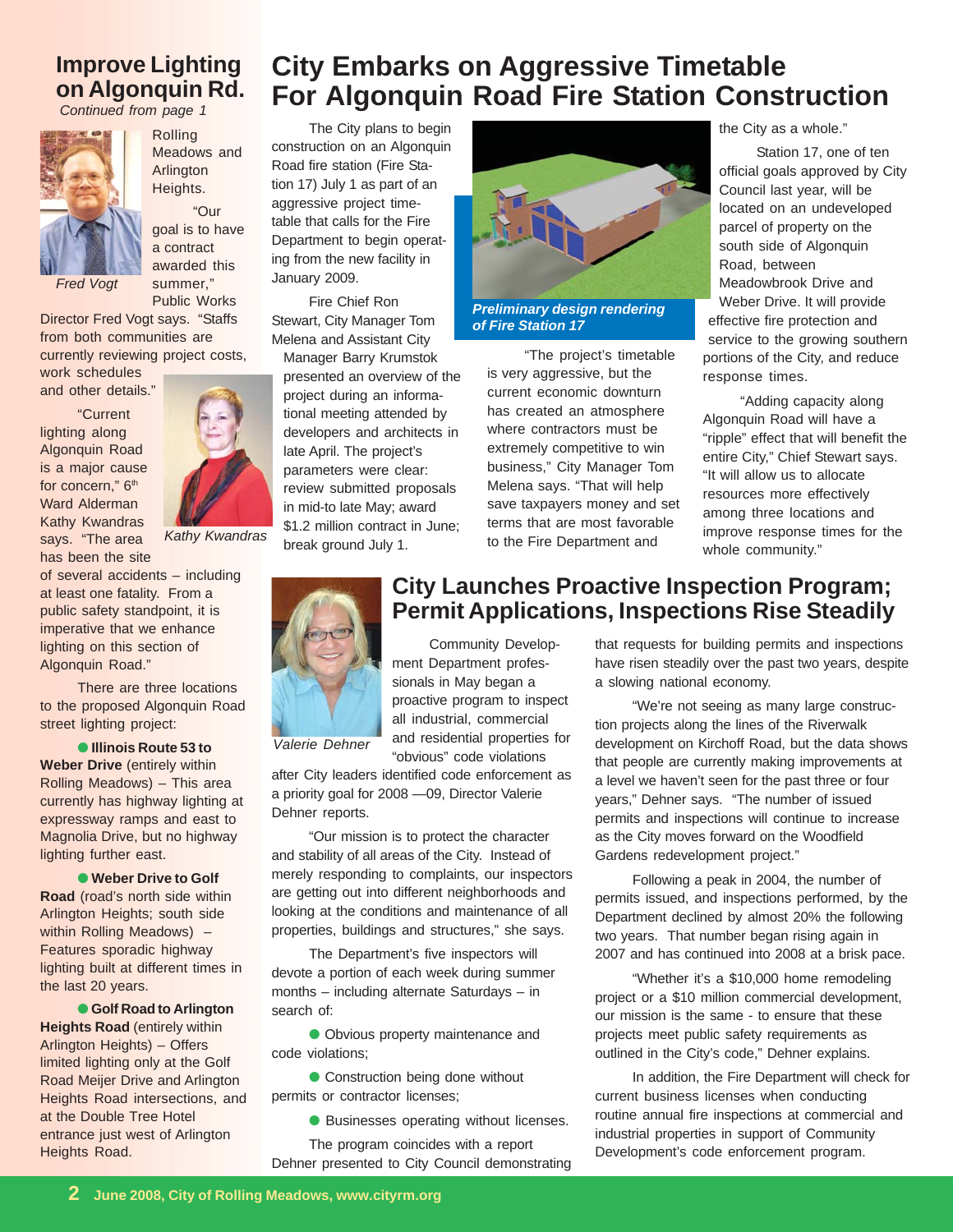# **Deputy Police Chiefs Proven Leaders In Law Enforcement, Classroom Settings**

"Teacher" may not be a term regularly associated with police work, but Rolling Meadows Deputy Police Chiefs Ed Goodman and Dave Scanlan have made a point of giving back to the profession throughout their careers.

Scanlan, Deputy Chief, Operations, spent four years teaching courses in topics ranging from criminal law and corrections to community policing as an adjunct instructor at Harper College in Palatine.

Goodman, Deputy Chief, Administration, is a former instructor at Northwestern University's School of Police Staff and Command, an intensive 10-week law enforcement management course similar in scope to the FBI Academy.

"Dave and Ed understand that teaching and mentoring are critical ingredients to developing future law enforcement professionals," Police Chief Steve Williams says. "They have proven themselves as leaders not only among their fellow Police Department team members, but for those who are either

beginning or considering a career in policing."

Deputy Police Chiefs Goodman and Scanlan bring a wealth of experience to their responsibilities. Both have devoted their careers to serving the residents and businesses of Rolling Meadows.

Deputy Chief Goodman, a 23 year veteran of the

times of natural disasters. Goodman earned pro-

motion to Patrol Sergeant in 1997 and was named Administrative Services Sergeant a year later, where his responsibilities included community relations and overseeing evidence processing.

*Deputy Police Chiefs Ed Goodman and Dave Scanlon (left)*

Rolling Meadows Police Department, came to Rolling Meadows in 1984 as a patrol officer. He served as a tactical officer with the Department's Investigations Unit, spent two years as liaison officer to Rolling Meadows High School, and is a former member of the Northern Illinois Police Alarm System (NIPAS) Tactical unit. NIPAS is a joint venture of suburban police departments that provides mutual aid to member communities in



He was promoted to Commander, Support Services, in 2003, responsible for managing the Department's accreditation activities, communications, and recruitment and retention policies.

"The professionals I have worked with during my career pride themselves on working together as a team," Goodman says. "I enjoy working side by side with everyone here to maintain and improve

our record of excellence in serving Rolling Meadows' residents and businesses."

Deputy Chief Goodman credits his father, a career Marine, with instilling his management ethic and dedication to teamwork.

"My father said that you should never tell anyone to do anything that you wouldn't do yourself. That wisdom has stayed with me my entire career," he adds.

Deputy Chief Scanlan began his career with the Illinois State's Attorney's Office, then served as a Community Service Officer in Arlington Heights, before joining the Rolling Meadows Police Department in 1982.

He served as a patrol officer, tactical officer, juvenile Officer, field training officer, Detective Sergeant and Detective Commander, before being promoted to Deputy Chief in 2002. As Deputy Chief, Operations, Scanlan oversees the Department's Patrol and Investigations Units. The seven crossing guards who help children to and from school each day also report directly to him.

## **Cook County's Reconstruction of Old Plum Grove Road to Begin in June**

The long-awaited reconstruction of Old Plum Grove Road by the Cook County Highway Department (CCHD) is slated to begin this month, with work expected to be completed by late November, Public Works Director Fred Vogt reports.

City officials have been working with CCHD since 2003 to approve engineering design standards for the road's reconstruction, complete needed land acquisitions and review preliminary construction plans.

#### **City to Maintain Rebuilt Road**

An agreement between Cook County and the City calls for the county to transfer jurisdiction of Old Plum Grove Road – located between Quentin and

Plum Grove/Meacham Roads – to Rolling Meadows following completion of the project.

"Once completed, the City will take responsibility for maintenance of Old Plum Grove Road. Unfortunately, we do not have much control over the county's construction timetable," Vogt explains.

#### **Plum Grove/Meacham Widening Nearing Completion**

As Old Plum Grove Road's reconstruction gets underway, work is concluding on a \$4.6 million project to widen Plum Grove Road to four lanes between Emerson and Bryant Avenues.

"Despite past and potential future

delays caused by the need for utility companies to relocate underground lines, all traffic lanes are to be open by early July," Vogt adds.

As a main arterial route leading north to Palatine and south to Schaumburg on the City's west side, a wider Plum Grove Road will reduce traffic gridlock and enhance the ability of motorists to reach businesses in the area.

The project widens the road to four lanes from north of Euclid Avenue to south of Kirchoff Road and provides additional turn lanes. These improvements will also reduce traffic congestion on Kirchoff and Euclid.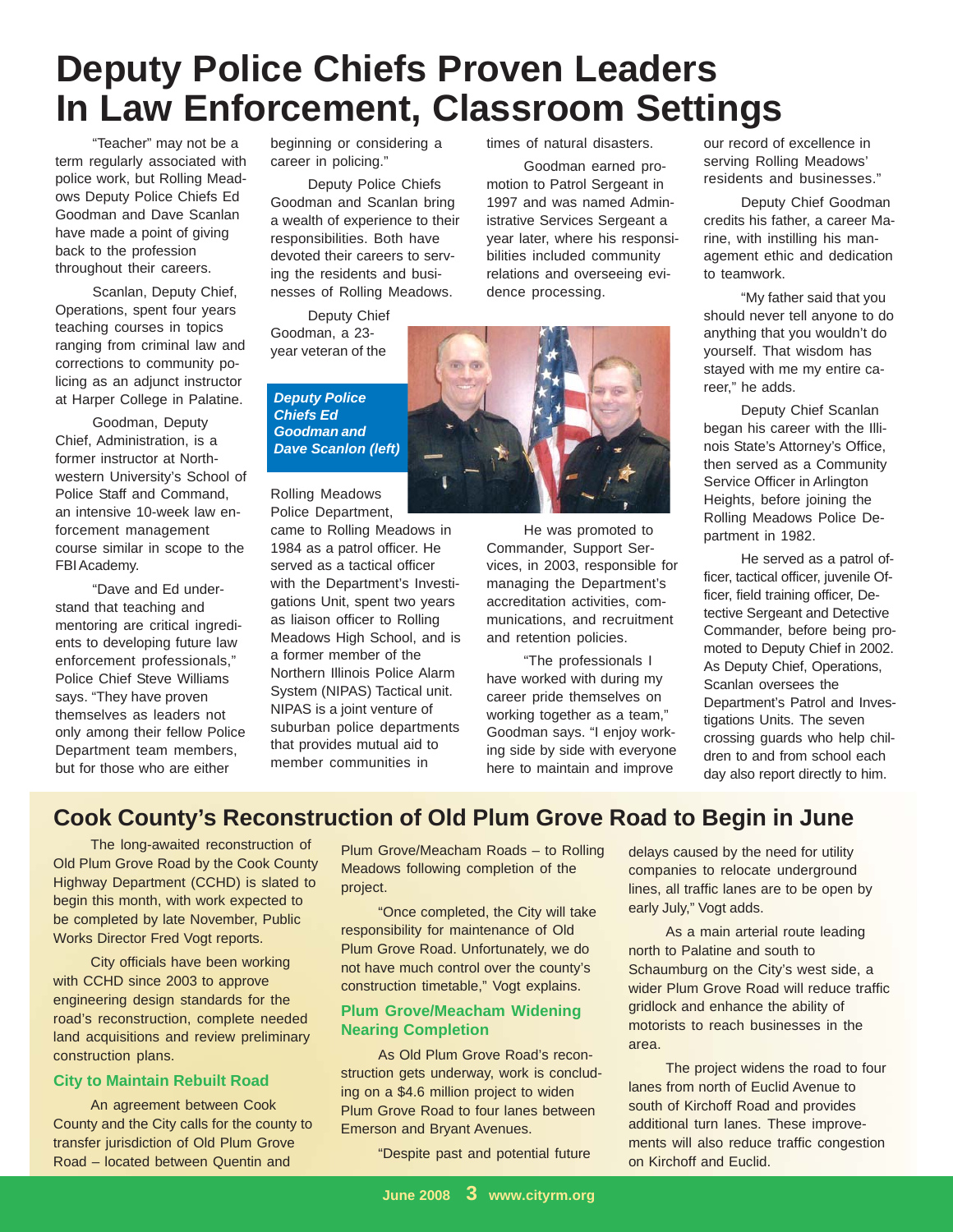## **City Officials Review Detailed Profile Of City Manager to Succeed Tom Melena**

City officials are reviewing a detailed profile of the City Manager to succeed Tom Melena, who plans to retire at year-end, after more than seven years on the job.

The City's professional recruiting consultants, The PAR Group, Lake Bluff, created the profile after completing interviews with the Mayor, Aldermen, City department heads, community representatives, and the public.

The profile describes in detail the experience, management style, qualities and traits, and necessary skills the next City Manager should have. It also outlines the City's expected challenges and opportunities within the first year of the new Manager's tenure and longer term.

"The profile describes a person with a strong financial background and experience with economic development," says The PAR Group Vice President Mark Morien.

Once the profile is approved, it will be used in wording announcements of the job opening to be placed at the end of June, according to Morien. Applicants who respond to the job announcement before the August 8 deadline for submitting resumes will receive a copy of the profile.

The PAR Group will carefully review all resumes received and check references before submitting a confidential report during the first

week of September naming 10-12 finalists.

City Council will review information about each of the finalists and select six for interviews scheduled October 3. After interviewing all six, Council will invite up to three candidates back for a second interview on October 4. The objective will be to select a new City Manager by the end of October, with time for a transition before Melena retires.

The Rolling Meadows search process is unusual in several respects, Morien says. Only about 10% of communities conducting such a search include a public forum inviting suggestions from the public, as Rolling Meadows did, and only about half of searches include interviews with community leaders.

Perhaps the most unusual aspect of the Rolling Meadows search is the lead time for conducting it. Usually, it's 90 days from the time a City Manager announces plans to leave to the time a new manager must be on the job, according to The Par Group.

The last time Rolling Meadows conducted a search, former Fire Chief Phil Burns served as interim City Manager for several months before the search reached a conclusion with Melena's hiring. This time, Melena told City Council of his plans to retire last year, leaving plenty of time to complete a search. It's the longest lead time Morien has ever seen.

#### **Public Works Honors Local Hero Bryan Anderson With Carillon Brick**

Rolling Meadows resident and Iraq War veteran Bryan Anderson was "shocked and very surprised" upon learning that members of the Public Works Department had purchased a commemorative brick at the Carillon Plaza in his



*Carillon brick honors hero*

honor.

"The kindness and honor that Rolling Meadows has shown me is overwhelming, to say the least," Anderson wrote in a letter thanking the Department for its efforts. "The brick itself is AWESOME! You guys rock!"

Anderson lost both legs and his left arm to a roadside bomb in 2005 while serving with the U.S. Army in Iraq.

"Bryan has been through more in his life than the vast majority of us can possibly comprehend. His courage and determination are an inspiration to us all," Public Works Director Fred Vogt says.

## **Purchase Vehicle Stickers by June 30 To Avoid Late Fee, Possible Police Citation**



The deadline to purchase and display 2008- 09 vehicle stickers

without incurring a late fee or possible police citation is Monday, June 30. Stickers purchased after the June 30 deadline will double in price. Police officers will ticket vehicles that do not display the new sticker as of July 1.

All drivers with cars registered or housed in Rolling Meadows — including residents with Palatine mailing addresses — must purchase and display the 2008-09 stickers by June 30.

Vehicle sticker renewal

notices mailed to all residents in early May included a preaddressed envelope, making it convenient to order stickers from home.

Vehicle sticker prices start at \$22 for passenger vehicles, "B" plate trucks (under 8,000 lbs.), and motorcycles. Senior residents ages 65 and over are eligible for a reduced rate of \$10 per sticker (limit two per address).

Those who prefer to purchase vehicle stickers in person may stop by the Finance Department at City Hall, 3600 Kirchoff Road, Monday through Friday, 8 a.m. – 5 p.m.

All vehicles - cars, trucks, motorcycles/mopeds, trailers - require a sticker. New residents, and those who acquire a vehicle between July 1, 2008 and May 1, 2009, have 60 days to purchase a sticker without incurring late fees.

#### **Buy Stickers at City Hall and...**

Stickers for passenger vehicles only are also available at the following locations:

- Aldaliz Western Wear Store, 2210 Algonquin Road.
- Ben Franklin Bank, 3148 Kirchoff Road.
- Charter One Bank, 3901 Kirchoff Road.
- Fifth Third Bank, 1801 Algonquin Road.
- MB Financial Bank, 2251 Plum Grove Road.

● Police Neighborhood Resource Center/East Park Apartments, 2272 Algonquin Parkway.

● Rolling Meadows Currency Exchange, 3340 Kirchoff Road, (\$2 service charge).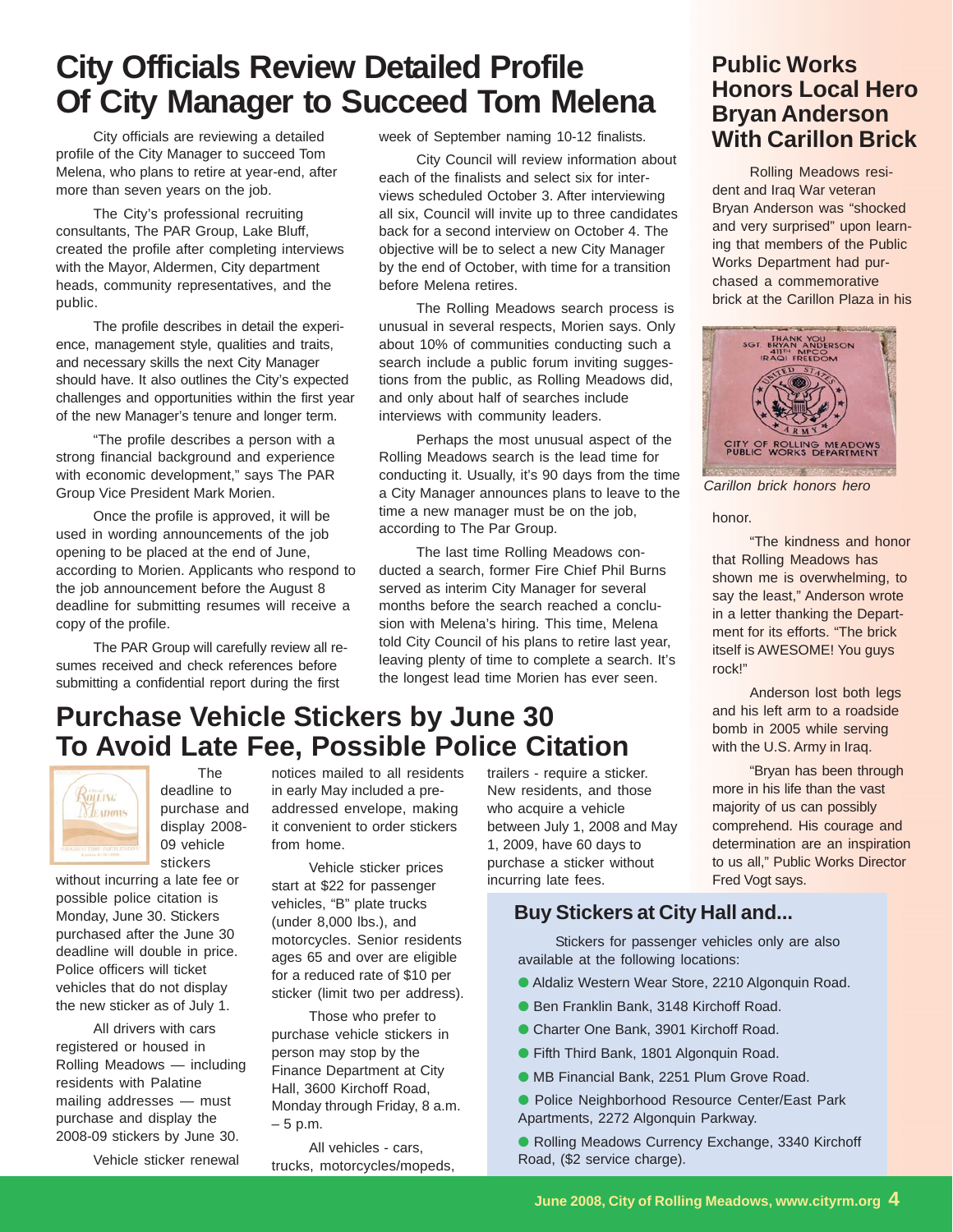# **First Public Works Training Academy Culminates with Outdoor 'Field Course'**

 Brisk winds and chilling rains gave eighteen Rolling Meadows residents a taste of the conditions City crews often face during the final session of



the Public Works Department's Citizens' Training Academy.

The April 12 "field course" offered participants an opportunity to watch Public Works employees in action, as they worked to fix an underground storm sewer pipe that had ruptured and collapsed in the vicinity of Fremont Street and School Drive.

"The bad weather helped participants get a sense of what our professionals face on a regular basis," Assistant Public Works Director Bob Hartnett recalls. "Our people work outdoors in torrential downpours, below-zero temperatures, and everything in between."

Following a brief stop behind the Rolling Meadows Post Office to check on a water main break that occurred earlier that morning, the





group learned about the City's sidewalk replacement program, street maintenance, and how the Department checks sewer lines via remote camera.

Graduates of the Public Works Academy were recognized during a brief ceremony at City Council's April 22 meeting.

## **City Expands Economic Development Outreach With Online 'Community Videos' Website Link**

BY BARRY KRUMSTOK, ASSISTANT CITY MANAGER

A new "Community Videos" link on the City's Website, **www.cityrm.org**, allows Rolling Meadows to expand its economic development outreach activities into the digital realm.

The link offers a series of brief informational Web-based video presentations that offer another opportunity to promote Rolling Meadows to prospective businesses. These online community profiles focus on subjects of vital interest to companies who may be considering a new location for operations:

● The City's commitment to economic development in order to create a healthy, diversified mix of businesses that call Rolling Meadows home;

- Quality of local healthcare facilities;
- Excellent schools;
- Safe, well-maintained neighborhoods

where employees of all income levels can raise families;

● Rolling Meadows' close proximity to O'Hare International Airport, I-90 and Route 53.

These videos, which are also aimed at new and prospective residents, have already paid dividends: The City has already received several calls from businesses interested in learning more about the advantages of operating in Rolling Meadows.

The City partnered with CGI Communications, Inc., to develop the videos at no cost to taxpayers. CGI, through its eLocalLink Internet Television affiliate, provides communities across the country with free promotional videos designed to drive business, tourism and population growth.



## **Paint-A-Thon Applications Due July 1**

July 1 is the deadline to submit applications for the 21st annual Paint-A-Thon. Applications are available at City Hall, the Rolling Meadows Senior Center and the Police Neighborhood Resource Center.

Community Paint-A-Thon is a unique partnership designed to paint the exteriors of homes owned and occupied by persons who are at least 60 yearsold or have a permanent disability, have limited financial resources and are unable to perform the work themselves. To qualify, annual household income cannot exceed \$36,000.

The event, scheduled for Saturday, September 6, relies on the support of volunteers and community organizations. Paint-A-Thon volunteers must be at least 14 years old. To volunteer, contact the Volunteer Center at 847-228-1320.

For more information on Community Paint-A-Thon, call Senior Services at 847-506-2061.

*Rolling Meadows'* "highly explosive" *4 fireworks display in Salk Park will feature 5,800 shots, including 2,000 for the*

*grand finale. Bring a blanket and enjoy one of* the best fir *works displays in the northwest suburbs.*